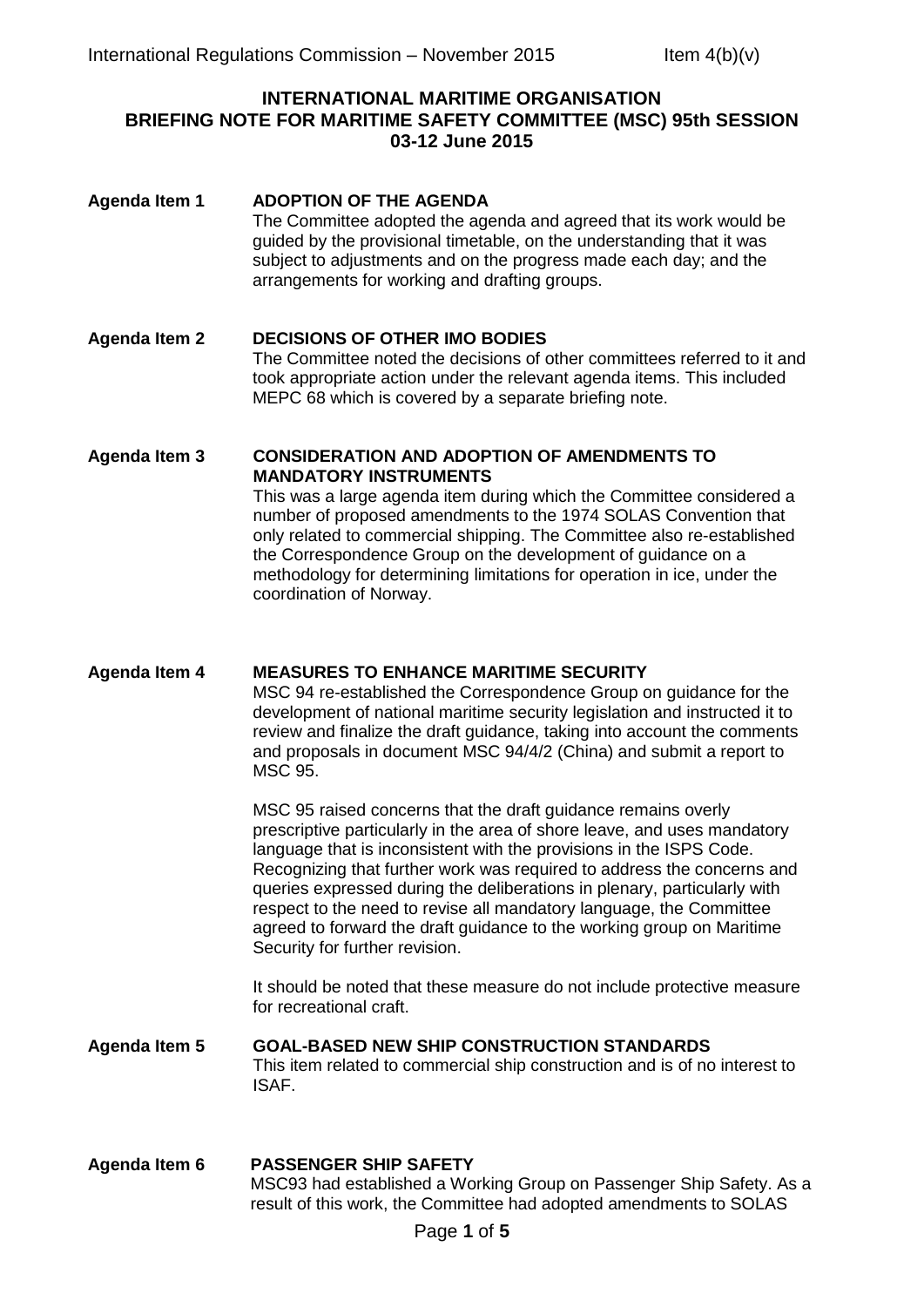chapter III, adopted Measures aimed at enhancing safety of passenger ships (resolution MSC.336(90)), approved *recommended interim measures for passenger ship companies to enhance the safety of passenger ships* (MSC.1/Circ.1446/Rev.2) and approved the revised long-term action plan on passenger ship safety.

MSC was now considering an action plan for long-term work on passenger ship safety, improved passenger ship survivability after damage, MOB detection devices for passenger ships, safety of ships carrying passengers on non-international voyages and the safety of ro-ro ships.

- **Agenda Item 7 PERFORMANCE REVIEW AND AUDIT OF LRIT DATA CENTRES** This item related to commercial shipping and is of no interest to ISAF.
- **Agenda Item 8 CARRIAGE OF CARGOES AND CONTAINERS** This item related to commercial shipping and did not discuss the security and loss of containers; as such it was of no interest to ISAF.

**Agenda Item 9 HUMAN ELEMENT, TRAINING AND WATCHKEEPING** This item covered guidelines for port State control officers on the ISM Code, revalidation of certificates of masters, officers and ratings serving on board ships, amendments to the STCW Convention and Code relating to training requirements for masters and deck officers on board ships operating in polar waters and revision of the guidance on fatigue mitigation and management noting that there was a linkage between manning levels and fatigue!

There was nothing further of interest to ISAF.

| <b>Agenda Item 10</b> | SHIP DESIGN AND CONSTRUCTION                                            |
|-----------------------|-------------------------------------------------------------------------|
|                       | This item related to commercial shipping and is of no interest to ISAF. |

| Agenda Item 11 | NAVIGATION, COMMUNICATIONS AND SEARCH AND RESCUE                                                                                                                                      |
|----------------|---------------------------------------------------------------------------------------------------------------------------------------------------------------------------------------|
|                | The Committee approved, in general, the report of the second session<br>of the Sub-Committee on Navigation, Communications and Search and<br>Rescue (NCSR) (NCSR 2/23 and MSC 95/11). |

**Agenda Item 12 SHIP SYSTEMS AND EQUIPMENT** There was considerable discussion on the periodic servicing and maintenance of lifeboats and rescue boats, launching appliances and release gear and the development of requirements for onboard lifting appliances and winches.

> MSC95 noted that no specific action needed to be taken on the scope of application and amendments to the LSA Code and close the issue.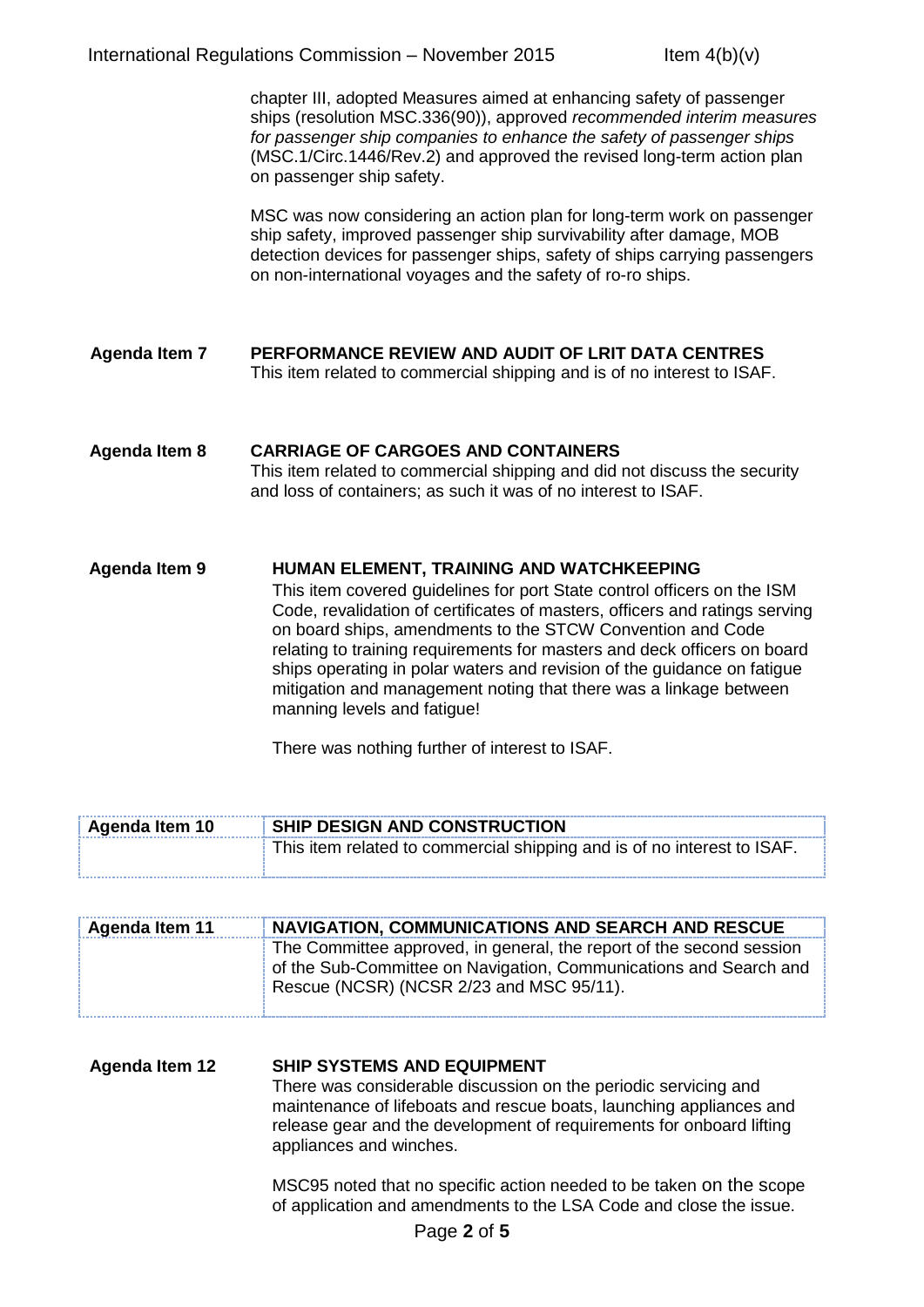This was not supported by Germany or Spain.

| <b>Agenda Item 13</b> | <b>CAPACITY BUILDING FOR THE IMPLEMENTATION OF NEW</b><br><b>MEASURES</b>                                                                                                                                                                                                                                                                                      |
|-----------------------|----------------------------------------------------------------------------------------------------------------------------------------------------------------------------------------------------------------------------------------------------------------------------------------------------------------------------------------------------------------|
|                       | MSC95 concluded that it was not necessary to establish the Ad Hoc<br>Capacity-building Needs Analysis Group at this session to assess the<br>implications and technical assistance needs related to approved<br>amendments to mandatory instruments and new unplanned outputs<br>related to mandatory instruments, which had been approved at this<br>session. |

| Agenda Item 14 | FORMAL SAFETY ASSESSMENT, INCLUDING GENERAL CARGO<br><b>SHIP SAFETY</b> |
|----------------|-------------------------------------------------------------------------|
|                | There are no items of concern to ISAF under this agenda item.           |

| <b>Agenda Item 15</b> | PIRACY AND ARMED ROBBERY AGAINST SHIPS                                                                                                                                                                                                                                                                                                                                                                                                                                                                          |
|-----------------------|-----------------------------------------------------------------------------------------------------------------------------------------------------------------------------------------------------------------------------------------------------------------------------------------------------------------------------------------------------------------------------------------------------------------------------------------------------------------------------------------------------------------|
|                       | The Committee welcomed the continued success in the repression of<br>piracy and armed robbery in the Gulf of Aden and the western Indian<br>Ocean as well as the decrease of attacks reported for West Africa.                                                                                                                                                                                                                                                                                                  |
|                       |                                                                                                                                                                                                                                                                                                                                                                                                                                                                                                                 |
|                       | The Committee noted that very few flag States provided reports to the<br>Secretariat for inclusion in the piracy and armed robbery module in<br>GISIS. The Committee, therefore, urged flag, port and coastal States to<br>submit reports to the Organization with a view to provide to Member<br>States and observer organizations, as well as the public, a realistic<br>picture of incidents of piracy and armed robbery worldwide.                                                                          |
|                       | There was considerable discussion on proposals to clarify the extent of<br>the piracy High Risk Area as defined in the Best Management Practices<br>for Protection against Somalia Based Piracy (BMP 4). Egypt was<br>concerned that there had been no attacks in the Red Sea since 2011<br>and Oman was concerned that Sea of Oman did not qualify as a high<br>risk area.                                                                                                                                     |
|                       | As extensive discussion of the HRA had been undertaken within the<br>Contact Group on Piracy off the Coast of Somalia (CGPCS) with an<br>outcome of those deliberations anticipated at the upcoming plenary<br>meeting in July, industry was of the view that it would be<br>counterproductive for MSC95 to intervene given the likely nearness of<br>its resolution, and particularly given that most States attending MSC<br>also participate in the CGPCS and its work.                                      |
|                       | MSC95 was reminded that the situation in the Indian Ocean remained<br>uncertain with the real possibility of a resurgent pirate threat, and<br>advised that an MSC circular could be potentially detrimental to<br>continued successful implementation of the BMP, which is universally<br>acknowledged as fundamental to the ongoing restriction of Somalia-<br>based pirate activity, along with the deployment of military forces, the<br>use of armed guards where necessary, and capacity building ashore. |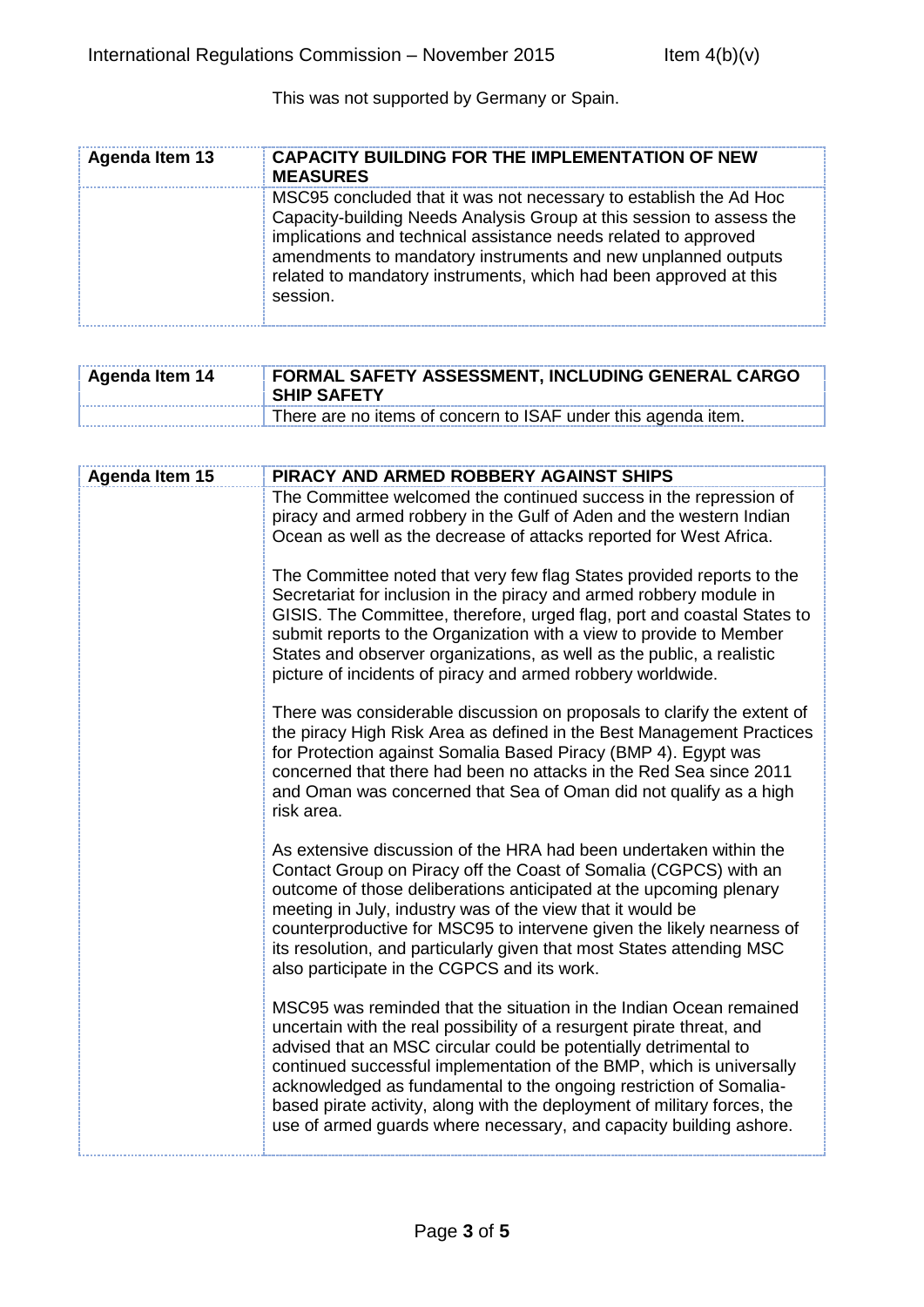**Agenda Item 16 IMPLEMENTATION OF INSTRUMENTS AND RELATED MATTERS** This agenda item concerned large container ship security and was of no interest to ISAF.

| <b>Agenda Item 17</b> | <b>RELATIONS WITH OTHER ORGANIZATIONS</b>                      |
|-----------------------|----------------------------------------------------------------|
|                       | Nothing of interest to ISAF was raised under this agenda item. |

| <b>Agenda Item 18</b> | APPLICATION OF THE COMMITTEE'S GUIDELINES                                                                                                                                                                                                                                             |
|-----------------------|---------------------------------------------------------------------------------------------------------------------------------------------------------------------------------------------------------------------------------------------------------------------------------------|
|                       | ISAF noted that draft amendments to the existing section 4 of the<br>Guidelines on the organization and method of work of the Maritime<br>Safety Committee and the Marine Environment Protection Committee<br>and their subsidiary bodies (MSC-MEPC.1/Circ.4/Rev.3) were<br>approved. |

| <b>Agenda Item 19</b> | <b>WORK PROGRAMME</b>                                                                                                                                                                                                                                                                                                                                                                                                                                                                                                                                                          |
|-----------------------|--------------------------------------------------------------------------------------------------------------------------------------------------------------------------------------------------------------------------------------------------------------------------------------------------------------------------------------------------------------------------------------------------------------------------------------------------------------------------------------------------------------------------------------------------------------------------------|
|                       | MSC95 considered a United States proposal to amend resolution<br>A.810(19) and SOLAS chapter IV to include the deployment of the<br>Cospas-Sarsat Medium-altitude Earth-Orbiting Satellite Search And<br>Rescue (MEOSAR) system and a second generation 406 MHz Distress<br>Beacon, and agreed to include in the biennial agenda of NCSR and the<br>provisional agenda for NCSR 3, an output on "Revised Performance<br>standards for EPIRBs operating on 406 MHz to include Cospas-Sarsat<br>MEOSAR and second generation beacons", with a target completion<br>year of 2017. |
|                       | Regarding the proposal to amend SOLAS chapter IV, the Committee<br>agreed to refer it to the discussions on the detailed review of the Global<br>Maritime Distress and Safety System (GMDSS), on the understanding<br>that the requirements of the new EPIRB should be discussed under the<br>framework of the detailed review of the GMDSS.                                                                                                                                                                                                                                   |
|                       | The Committee considered a proposal by Islamic Republic of Iran for an<br>enhanced EPIRB to reduce the inadvertent activation of EPIRBs.<br>However, the Committee, having considered the following views<br>expressed during the discussions:                                                                                                                                                                                                                                                                                                                                 |
|                       | the matter was not directly related to safety;<br>$\bullet$<br>the concern on the impact of more alarms for the crew; and<br>$\bullet$<br>it was unclear the impact of these false alarms on the frequency<br>$\bullet$<br>of 406 MHz taking into consideration the increased use of these<br>EPIRBs by pleasure crafts                                                                                                                                                                                                                                                        |
|                       | MSC95 agreed not to include this proposed output in the 2016-2017<br>biennial agenda of the NCSR Sub-Committee and the provisional<br>agenda for NCSR 3.                                                                                                                                                                                                                                                                                                                                                                                                                       |
|                       | MSC95 noted that due to the close proximity of NCSR 3 to MSC 96 only<br>urgent matters emanating from NCSR 3 would be considered by MSC<br>96 and agreed that the following issues emanating from NCSR 3 would<br>be considered by MSC 96 as urgent matters, with the remainder being                                                                                                                                                                                                                                                                                          |